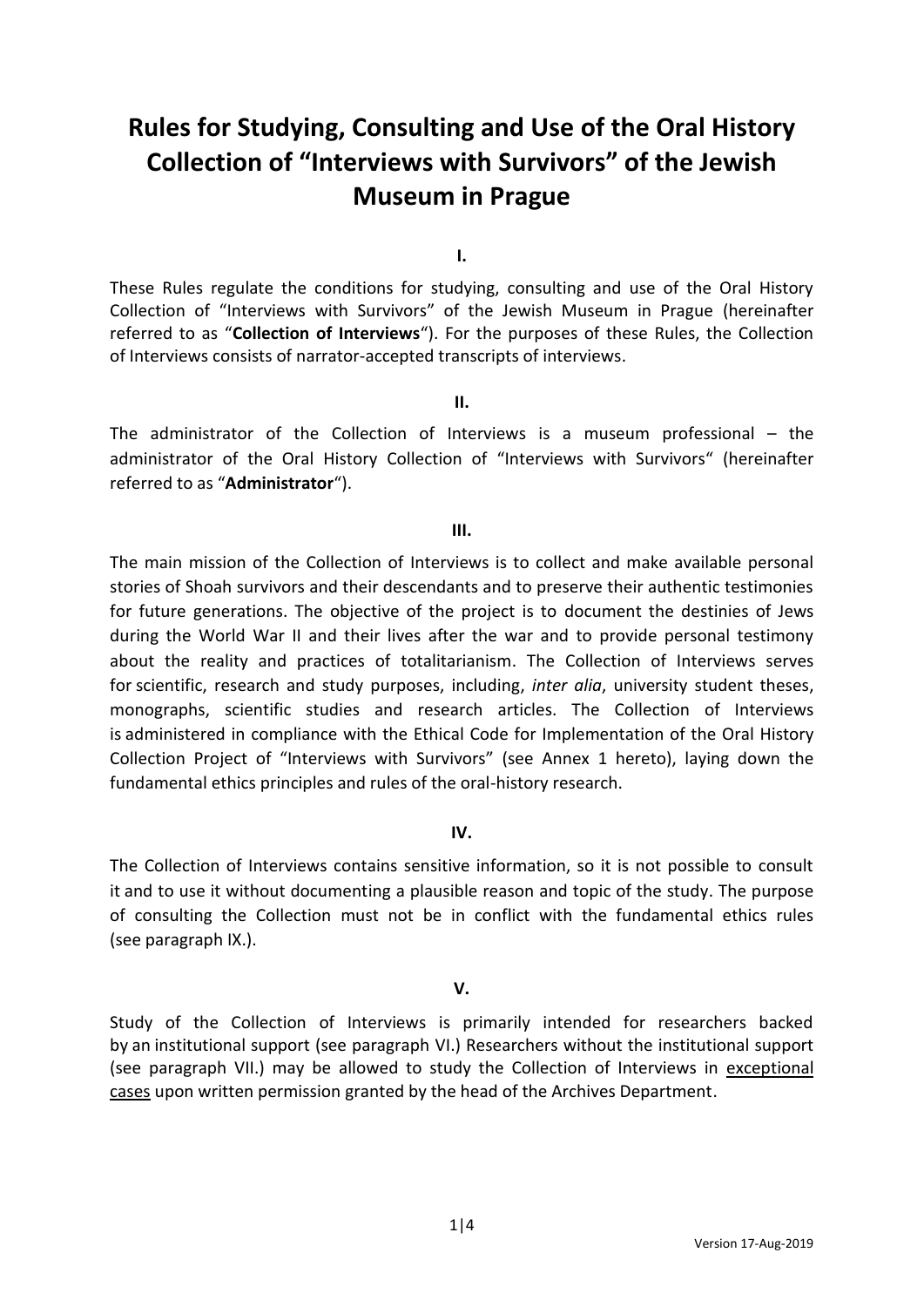For the purposes of these Rules, the researcher backed by an institutional support means a natural person coming from academic or scientific community, a scientist or a teacher, an employee or a research institute, a university or a memory institution (museum, archives, library, gallery), a university student or a high-school student. The researcher backed by institutional support is obliged to prove the institutional support by means of a completed registration form (see Annex 2 hereto) provided with print of a stamp of the institution for which the topic is being processed.

#### **VII.**

For the purpose of these Rules, the researcher without institutional support shall mean any natural person who does not prove any institutional support. The Administrator of the Collection may allow researchers without institutional support to study, to consult, and to use the Collection of Interviews only upon written permission granted by the head of the Archives Department. The Administrator of the Collection of Interviews reserves the right, in compliance with provisions of these Rules, to dismiss the application for consulting the Collection.

#### **VIII.**

The Administrator has the right to forbid from consulting and from using the Collection in case of breach or threatened breach of contractual duties of the Jewish Museum in Prague arising from the agreements concluded with the narrators (the persons having given the interviews). The researchers´ access to the Collection of Interviews will be denied if the Administrator of the Collection discovers any nonobservance or threatened nonobservance of the Ethics Rules (see Annex 1: Ethical Code for Implementation of the Oral History Collection Project of "Interviews with Survivors" and of paragraphs IX. and X.).

#### **IX.**

The Collection of Interviews contains a lot of sensitive information. Therefore, researchers are obliged to adhere to the following ethics rules:

- 1.) To take note of the extreme significance and high sensitivity of the topics of the Shoah and totalitarianism.
- 2.) To respect the narrators while studying the edited and narrator-accepted transcripts of interviews.
- 3.) To adhere to the ethics principles of scientific and research work.
- 4.) To take care that no harm will be caused to the narrators, especially to respect the copyright and personality rights.
- 5.) In case of publishing their research, to present the results in correct and undistorted form and, at the same time, to be responsible for the data they publish.
- 6.) To mention the credits consistently, according to the practice of attribution specified in paragraph XIV.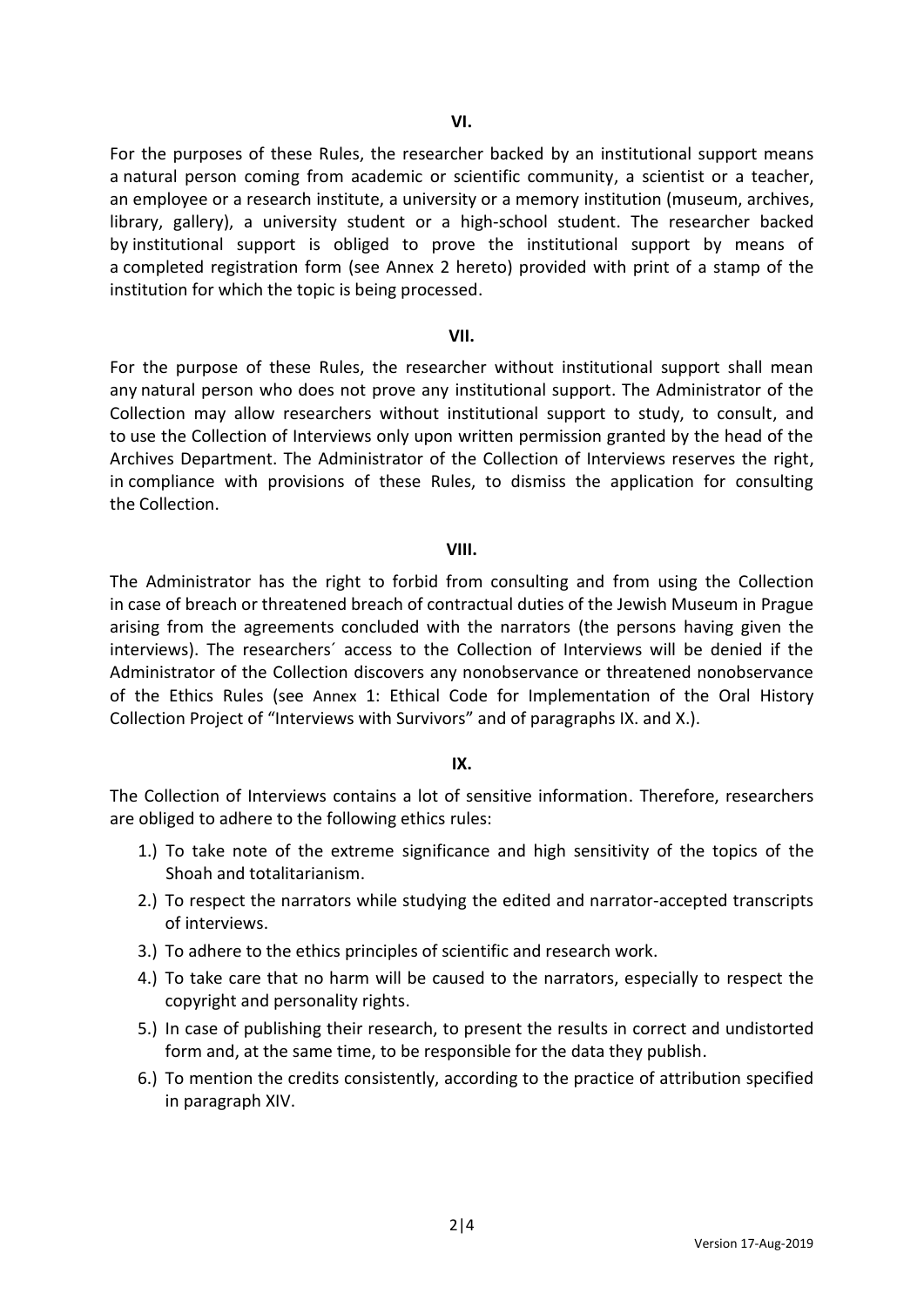The researchers are obliged to fill in the registration form, to adhere to the principles of the registration form statement and to follow the instructions of the Administrator of the Collection of Interviews.

## **XI.**

The researchers are obliged to comply with the Regulation (EU) 2016/679 of the European Parliament and of the Council of 27 April 2016 on the protection of natural persons with regard to the processing of personal data and on the free movement of such data, and repealing Directive 95/46/EC (General Data Protection Regulation), with Act No. 110/2019 Coll., on Personal Data Protection, and with Act No. 89/2012 Coll., the Civil Code, as amended.

#### **XII.**

For the purposes of studying and consulting, the researcher has available just the edited and narrator-accepted transcripts of interviews, as far as they are meant by the narrator for such purposes. Researchers have no access to the original audio or audio-visual record of the interviews.

## **XIII.**

Researchers may use the information learnt from the Collection of Interviews only for the purpose mentioned in the registration form.

#### **XIV.**

Publication of memories or parts thereof by the researcher, even within another text, requires prior consent from the Jewish Museum in Prague. If researchers use the information learnt from the Collection of Interviews in scientific or other works, they are obliged to mention the source of such information according to the following convention:

**For non-anonymized version, the following data shall be mentioned**: JMP, Collection of Interviews with Survivors, interview no., name and surname, year of birth, date of performance of the interview, page of the edited and narrator-accepted transcript of the interview.

*(Non-anonymized version): JMP, Collection of Interviews with Survivors, interview No. postwwII.0200, Rebecca Fried, year of birth 1928, interview performed on 26 February 2015, page 2*

**For anonymized version, the following shall be mentioned**: JMP, Collection of Interviews with Survivors, interview No., sex, year of birth, date of performance of the interview, page of the edited and narrator-accepted transcript of the interview.

*(Anonymized version): JMP, Collection of Interviews with Survivors, interview no. wwII. 620, male, born in 1913, interview performed on 4 February, page 2*

# **XV.**

The Collection of Interviews is not registered in the files of the National Archival Heritage, so the edited and narrator-accepted transcripts of interviews do not constitute archival